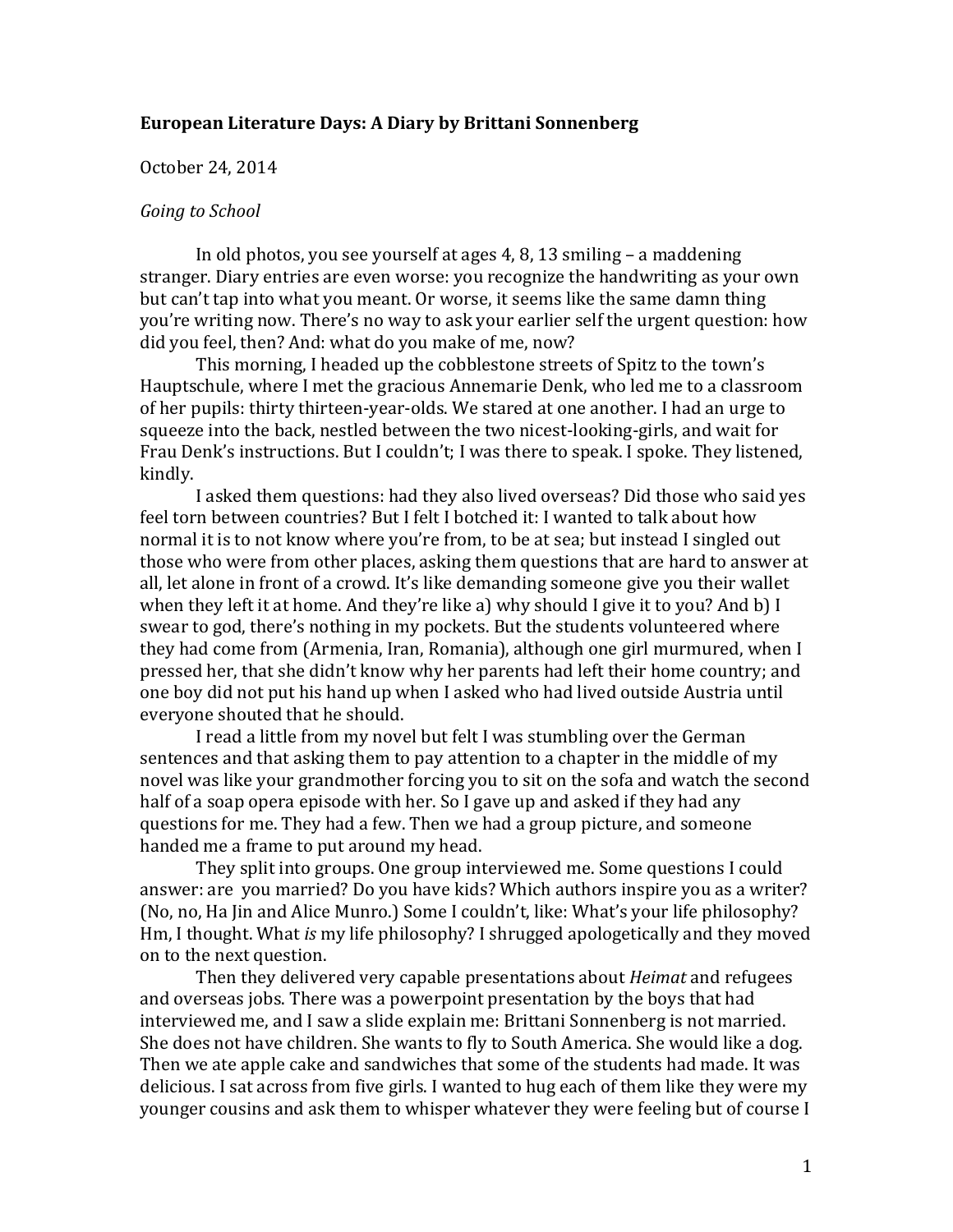couldn't, so I just ate more cake and smiled in what I hoped was a friendly manner. Frau Denk walked me outside and I left all of the students' swelling, private thoughts, wishing I could have asked all the right questions, for them and for me.

\*\*\*

#### *Recess*

Afterwards, I jumped into the woods for the next hour. I wanted to fall into fall, since I'm spending October and November in Hong Kong, where it's 30 degrees and bears none of Europe's murky moodiness this time of year. I walked up a hill, got lost, walked back down, asked directions, and walked back up. I tasted an apple from the ground and a grape from the vine.

\*\*\*

### *Reading Parlor*

Then I was in a castle and literature was being discussed. Specifically, social/digital reading, in a panel led by Rüdiger Wischenbart. There we received the disturbing announcement that books are going the way of Spotify, along with the seductive notion that today's hyperlinks and comments echo Medieval rubrics and illuminations. A lively debate ensued, first among panelists Leah Tether, Vea Kaiser, Felix Wolf, Beat Mazenauer and I, followed by many other voices in the rest of the room. Everyone wanted to know: what am I supposed to do with the waterfall of negative comments that sometimes follow the writing of a newspaper article? Is it good if we know what the market desires? And what are we to do with the market's insistence on immediate commentary and a winning online personality? Or do we have more control than we think? Should we feel good about 'discoverability' or run for the hills? All of these questions and more were fervently debated, with split conclusions and a mix of nostalgia for pre-Internet publishing and excitement about our current era.

\*\*\*

### *Evening Readings*

The reason we create and consume literature is to feel suddenly seized by story. It's never a given. But during the evening's reading and discussion (with Marica Bodrožić and Andrey Kurkow, moderated by Rosie Goldsmith) I felt wonderfully seized, by both authors. Bodrožić spoke about writing her last book, *My White Peace*, about how an outer journey urged an inner journey, and how the space between countries can serve as a threshold, where one can lucidly observe, and witness, and write. She spoke urgently, unequivocally. Kurkow half-shouted wonderful stories, his eyes bright and laughing. Shrewd, subtle, hilarious: he related eerily predicting the future in fiction and getting it all wrong in fact, the Russians'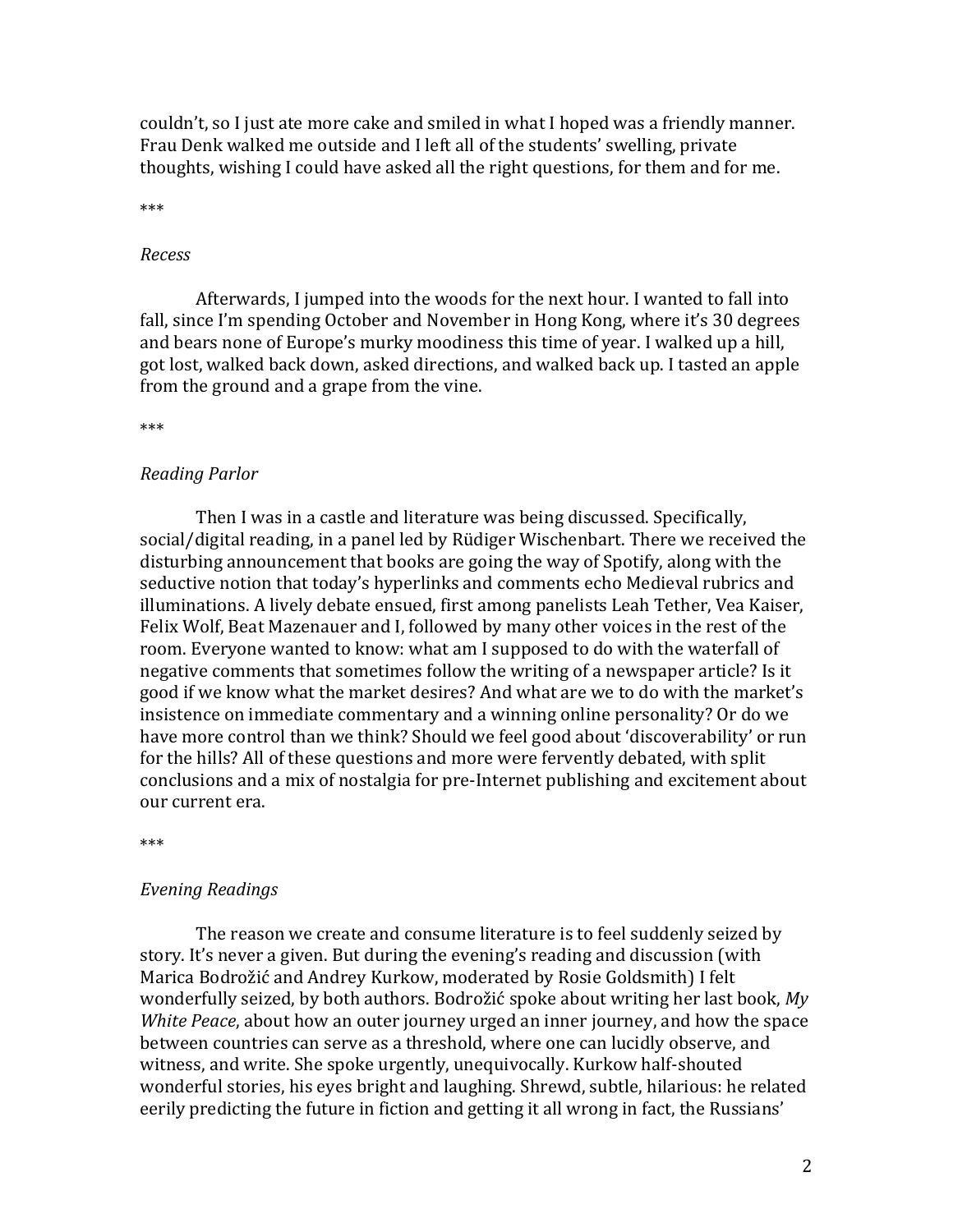love of Stalin and Ivan the Terrible versus the Ukrainian disgust for leaders the second they enter office. Goldsmith moderated fluidly and spryly, gently drawing the authors out. The event concluded with a line from Bodrožić that hit my body as a prickling truth: "*Es ist viel leichter für etwas zu sterben als für etwas zu leben."* It is much easier to die for something than to live for it.

October 25, 2014

## *The Inferno: A discussion*

This morning began with the tricky topic of War in World Literature. Sigrid Löffler delivered a lecture lambasting German-speaking authors for sticking to family instead of taking on the more consequential topic of conflict. She pointed to several non-European texts that dealt with war, from "veteran" narratives to "reflective" literature.

I was grateful to learn of the authors, and respected them for delving into these modes, but I chafed at the notion of war being "indescribable" and felt that the authors Löffler presented, such as Arkady Babchenko, exhibit a controversial style of "war writing" that begs for a closer analysis of the motives and methods behind the composition. I would have preferred a more trenchant critique of the writers presented than a swift summary of their novels.

Lukas Bärfuss, who has written a novel about the conflict in Rwanda, *Hundred Days,* also took issue with Löffler's presentation; namely, her method of categorizing authors writing in German, her complaint that not enough of these authors were writing about war, the "indescribable" nature of war, and the notion that soldiers are victims. Soldiers are murderers, said Bärfuss, an outlook that I do not wholly share.

A war, albeit polite and absent of blows or ammunition, ensued. Löffler defended herself and said Bärfuss had misunderstood the lecture. Marica Bodrožić sprung in and suggested a lens for regarding soldiers and perpetrators that held them accountable but also held them in empathy. Others chimed in, reminding participants of the two meanings of "victim" in German (someone who offers themselves as a sacrifice, and someone who is the victim of something), and Peter Zimmerman, the moderator, asked what responsibility the colonial powers, whose arbitrary line-drawing has led to many of the conflicts described, should bear.

\*\*\*

## *The Tango of Death: A Reading*

Once the dust had settled from the debate, Jurij Wynnytschuk and Andrej Kurkow took the stage for a reading from Wynntschuk's work, *The Tango of Death.* Wynnstschuk, speaking with a straight face, told tale after tale of mischievous, subversive activity, from inventing poets and publishing their "translated" works, to writing poems making fun of political figures, who subsequently came after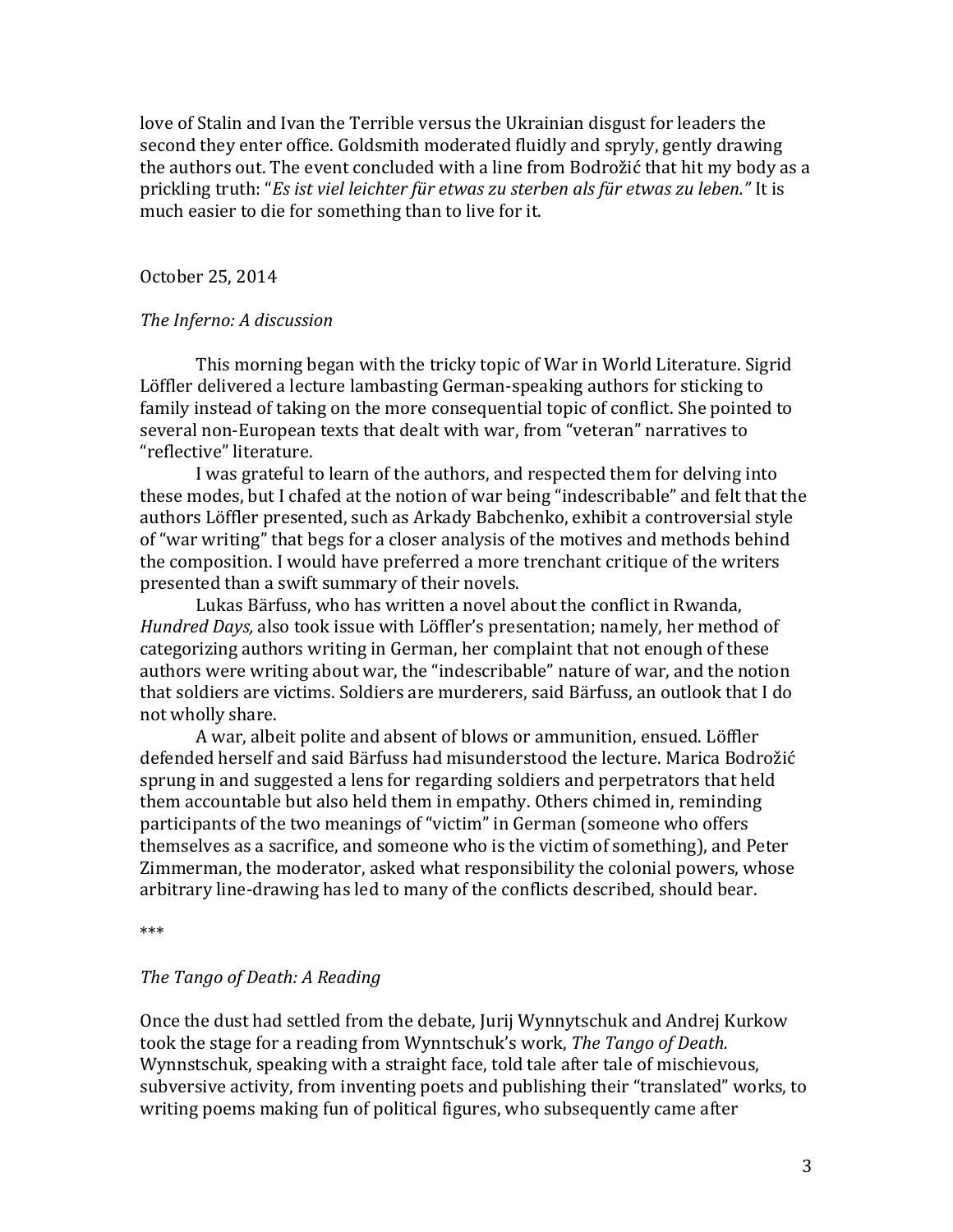Wynntschuk in court. "I survived 30 court cases but lost all of them," said Wynntschuk. "But my newspaper had to pay the damages." The novel excerpt exhibited Wynntschuk's famous black humor: a dire situation revealed in a rollicking manner.

## *The Short Trip: A Ferry Ride*

After lunch, the group gathered for a boat ride. We boarded the ferry in sudden sunlight and headed down the river… to the other side. Once there, we headed back, some of us ducking into one small cabin to check out a piece of art by Olafur Eliasson. The excursion was shorter than most of us expected; it resembled many things in life, which you expect to last an hour or perhaps several decades or even a lifetime, but only last for fifteen minutes. Perhaps the trip was meant as a metaphor, one that we will see, albeit with slight variations, showing up in several European novels throughout 2015 and 2016…

## *One more time, with feeling: Three Readings*

I love giving readings. It's one of the best parts about being a writer. You've already written the book or story, so the creative pressure is gone. All that is required is reading a passage out loud with a great deal of enthusiasm. Then people clap. Sometimes they ask interesting questions, which lead to new thoughts and insights, or they share a way they relate to the text, which is powerful and affirming. On Saturday night I had the opportunity to read no less than three times, which was like a dream come true, although I felt bad for Karl, the vineyard owner whose exceptional 2011 Neuburger was introduced at my reading, and for Rosie Goldsmith, who generously moderated the reading and translated Karl's introduction, since Karl and Rosie had to listen to me read the same passage three times. And since we were drinking Karl's exceptional vintage as the evening progressed, the third performance was decidedly under the influence. Lukas Bärfuss and Judith Kuckart also read, and I was sad not to be able to sit in on their performances, but I heard from multiple witnesses that the pieces that they read were wonderful and wonderfully read.

\*\*\*

# *Illuminated Manuscripts, Hyperlinks, and Informal Conversation over the Literaturtage*

After the readings, everyone gathered in the cellar for more wine sampling. I've skipped over the meals and coffee breaks and walks to and from the *Schloss* in my diary description, but these casual liminal moments were often where the loveliest conversations occurred. I am writing this now on the plane to Paris, en route to Hong Kong, but I can easily the summon the talks that moved me and continue to make me ponder… about a dancer learning how to sense her presence in a room, or whether a romantic partner can constitute a homeland, or the glory of